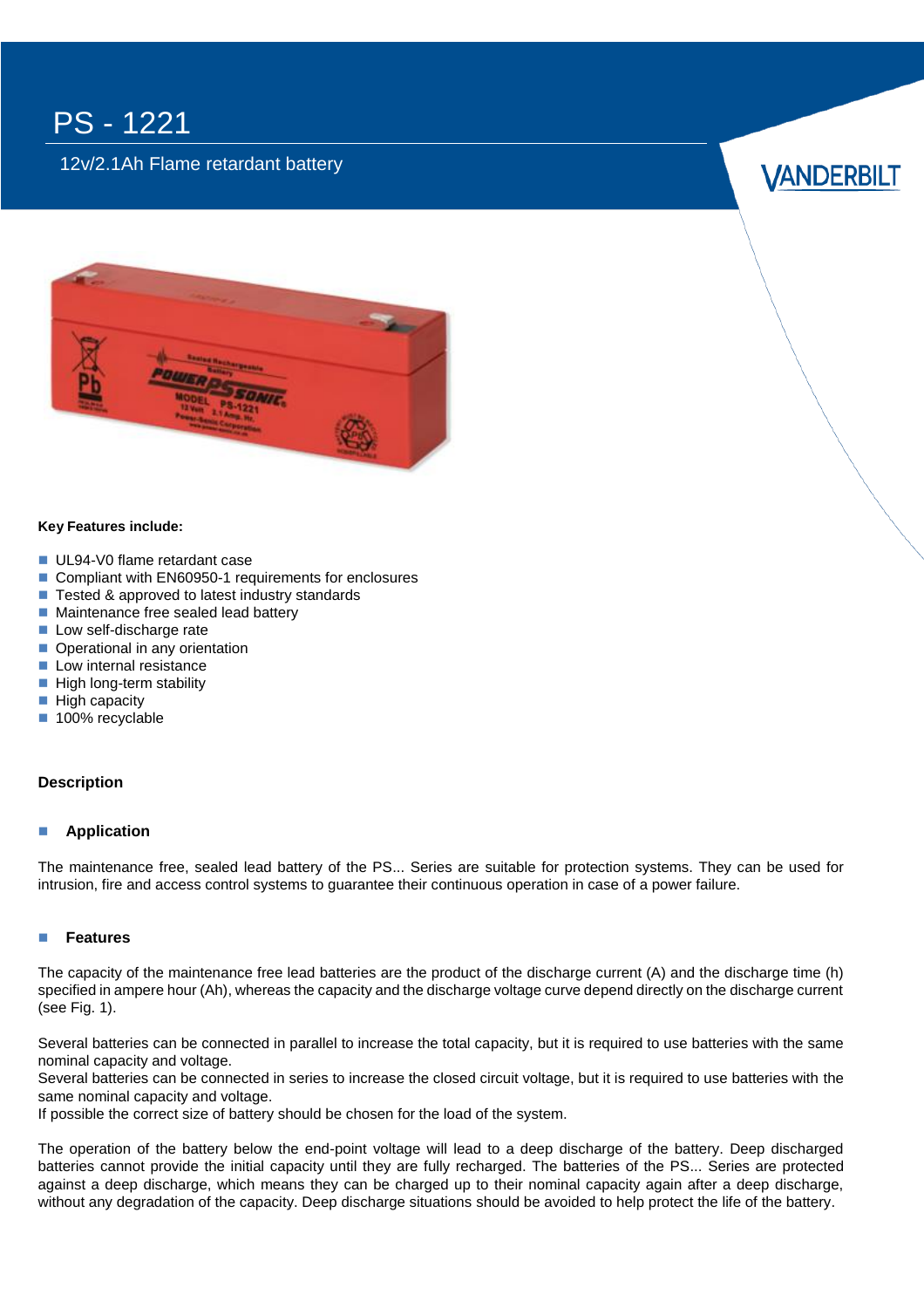# PS - 1221

12v/2.1Ah Flame retardant battery

# **VANDERBILT**

## **Dimensions (mm)**





## **Standard terminal (mm)**



| Constant Current Discharge Characteristics Unit: Amperes (25°C, 77°F)    |                  |                   |                   |                   |                   |                   |      |       |       |       |       |       |       |          |                 |
|--------------------------------------------------------------------------|------------------|-------------------|-------------------|-------------------|-------------------|-------------------|------|-------|-------|-------|-------|-------|-------|----------|-----------------|
| F.V/Time                                                                 | 5 <sub>min</sub> | 10 <sub>min</sub> | 15 <sub>min</sub> | 20 <sub>min</sub> | 30 <sub>min</sub> | 45 <sub>min</sub> | 1h   | 2h    | 3h    | 4h    | 5h    | 6h    | 8h    | 10h      | 20h             |
| $1.85$ V/cell                                                            | 4.42             | 3.08              | 2.54              | 2.20              | 1.77              | 1.36              | 1.11 | 0.679 | 0.517 | 0.425 | 0.361 | 0.312 | 0.248 | 0.207    | 0.114           |
| $1.80$ V/cell                                                            | 5.43             | 3.67              | 2.94              | 2.49              | 1.96              | 1.48              | 1.20 | 0.721 | 0.544 | 0.447 | 0.376 | 0.326 | 0.258 | 0.214    | 0.115           |
| $1.75$ V/cell                                                            | 6.43             | 4.15              | 3.25              | 2.71              | 2.09              | 1.57              | 1.26 | 0.752 | 0.563 | 0.461 | 0.386 | 0.334 | 0.265 | 0.218    | 0.116           |
| 1.70V/cell                                                               | 7.30             | 4.58              | 3.51              | 2.91              | 2.19              | 1.63              | 1.31 | 0.783 | 0.581 | 0.472 | 0.396 | 0.342 | 0.269 | 0.222    | 0.118           |
| $1.65$ V/cell                                                            | 8.05             | 4.93              | 3.72              | 3.06              | 2.29              | 1.70              | 1.37 | 0.806 | 0.596 | 0.482 | 0.405 | 0.349 | 0.273 | 0.225    | 0.120           |
| $1.60$ V/cell                                                            | 8.45             | 5.13              | 3.87              | 3.15              | 2.35              | 1.74              | 1.40 | 0.831 | 0.610 | 0.494 | 0.413 | 0.356 | 0.279 | 0.229    | 0.121           |
| Constant Power Discharge Characteristics Unit: (Watts/cell) (25°C, 77°F) |                  |                   |                   |                   |                   |                   |      |       |       |       |       |       |       |          |                 |
| F.V/Time                                                                 | 5 <sub>min</sub> | 10 <sub>min</sub> | 15 <sub>min</sub> | 20 <sub>mon</sub> | 30 <sub>min</sub> | 45 <sub>min</sub> | 1h   | 2h    | 3h    | 4h    | 5h    | 6h    | 8h    | 10h      | 20h             |
| $1.85$ V/cell                                                            | 8.33             | 5.86              | 4.88              | 4.27              | 3.45              | 2.66              | 2.19 | 1.34  | 1.03  | 0.484 | 0.722 | 0.627 | 0.500 | 0.416    | 0.230           |
| $1.80$ V/cell                                                            | 10.1             | 6.93              | 5.61              | 4.79              | 3.79              | 2.89              | 2.34 | 1.42  | 1.07  | 0.886 | 0.748 | 0.650 | 0.515 | 0.428    | 0.231           |
| $1.75$ V/cell                                                            | 11.8             | 7.76              | 6.13              | 5.17              | 4.02              | 3.05              | 2.45 | 1.47  | 1.11  | 0.908 | 0.764 | 0.662 | 0.526 | 0.434    | 0.232           |
| $1.70$ V/cell                                                            | 13.3             | 8.46              | 6.58              | 5.51              | 4.19              | 3.15              | 2.54 | 1.52  | 1.14  | 0.925 | 0.778 | 0.674 | 0.530 | 0.439    | 0.235           |
| $1.65$ V/cell                                                            | 14.5             | 8.99              | 6.87              | 5.73              | 4.33              | 3.25              | 2.63 | 1.56  | 1.16  | 0.940 | 0.792 | 0.684 | 0.536 |          | $0.443 - 0.237$ |
| $1.60$ V/cell                                                            | 14.9             | 9.24              | 7.08              | 5.84              | 4.41              | 3.29              | 2.67 | 1.60  | 1.18  | 0.957 | 0.803 | 0.694 | 0.545 | $-0.448$ | 0.237           |